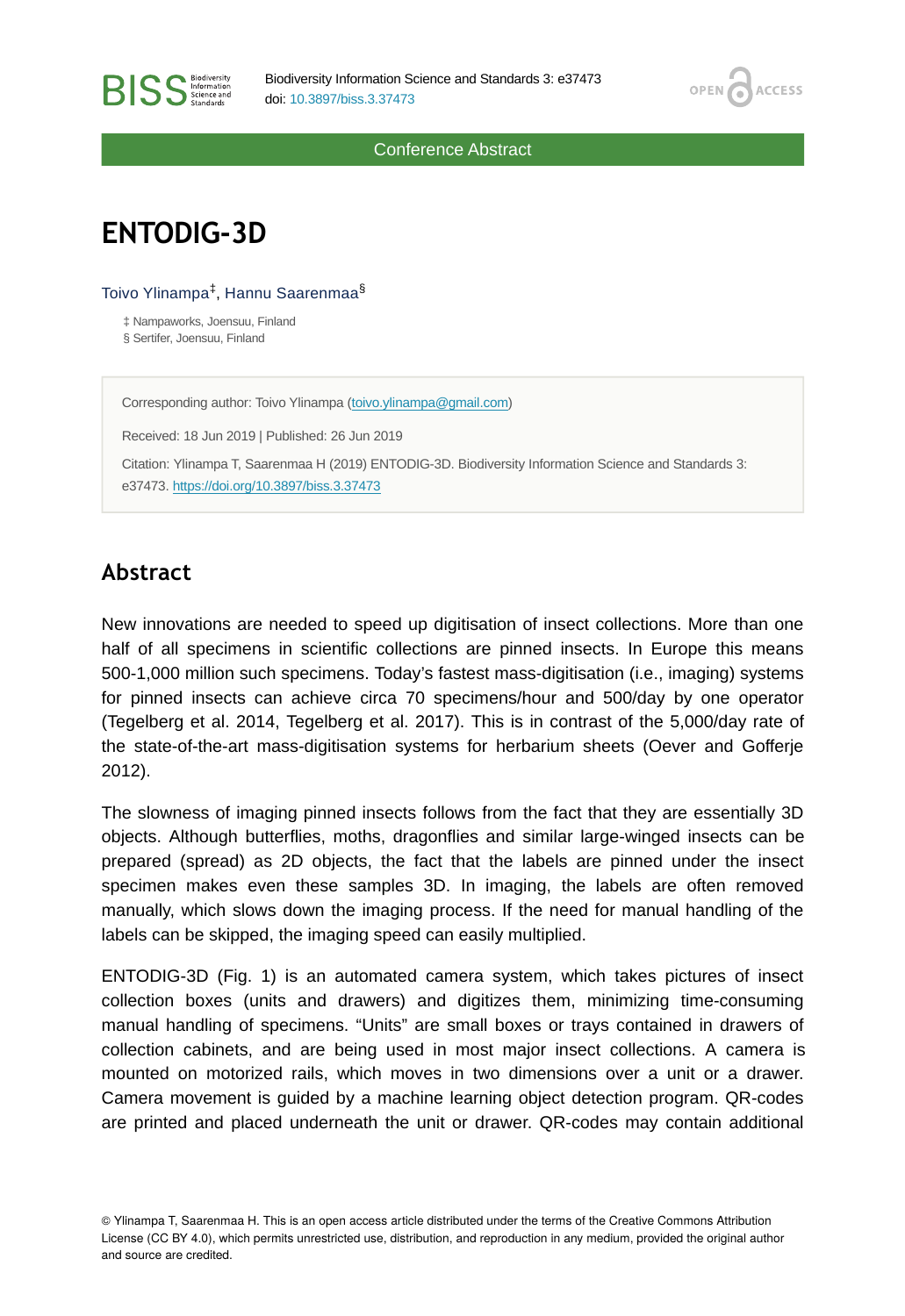information about each specimen, for example the place it originated from in the collection. Also, the object detection program detects the specimen, and stores its coordinates. The camera mount rotates and tilts, which ensures that the camera may take photographs from all angles and positions.



Figure 1. ENTODIG-3D Imaging Station.

Pictures are transferred into the computer, which calculates a 3D-model with photogrammetry, from which the label text beneath the specimen may be read. This approach requires heavy computation in the segmentation of the top images, and in the creation of a 3D model of the unit, and in extraction of label images of many specimens. Firstly, a sparse point cloud is calculated. Secondly, a dense point cloud is calculated. Finally, a textured mesh is calculated. With machine learning object detection, the top layer, which consists of the insect, may be removed. This leaves the bottom layer with labels visible for later processing by OCR (optical character recognition).

This is a new approach to digitise pinned insects in collections. The physical setup is not expensive. Therefore, many systems could be installed in parallel to work overnight to produce the images of tens of drawers. The setup is not physically demanding for the specimens, as they can be left untouched in the unit or drawer. A digital object is created, consisting of label text, unit or drawer QR-code, specimen coordinates in a drawer with unique identifier, and a top-view photo of the specimen. The drawback of this approach is the heavy computing that is needed to create the 3D-models.

ENTODIG-3D can currently digitise one sample in five minutes, almost without manual work. Theoretically, potentially sustainable rate is approximately one hundred thousand samples per year. The rate is similar as the current insect digitisation system in Helsinki (Tegelberg & al. 2017), but without the need for manual handling of individual specimens. By adding more computing power, the rate may be increased in linear fashion.